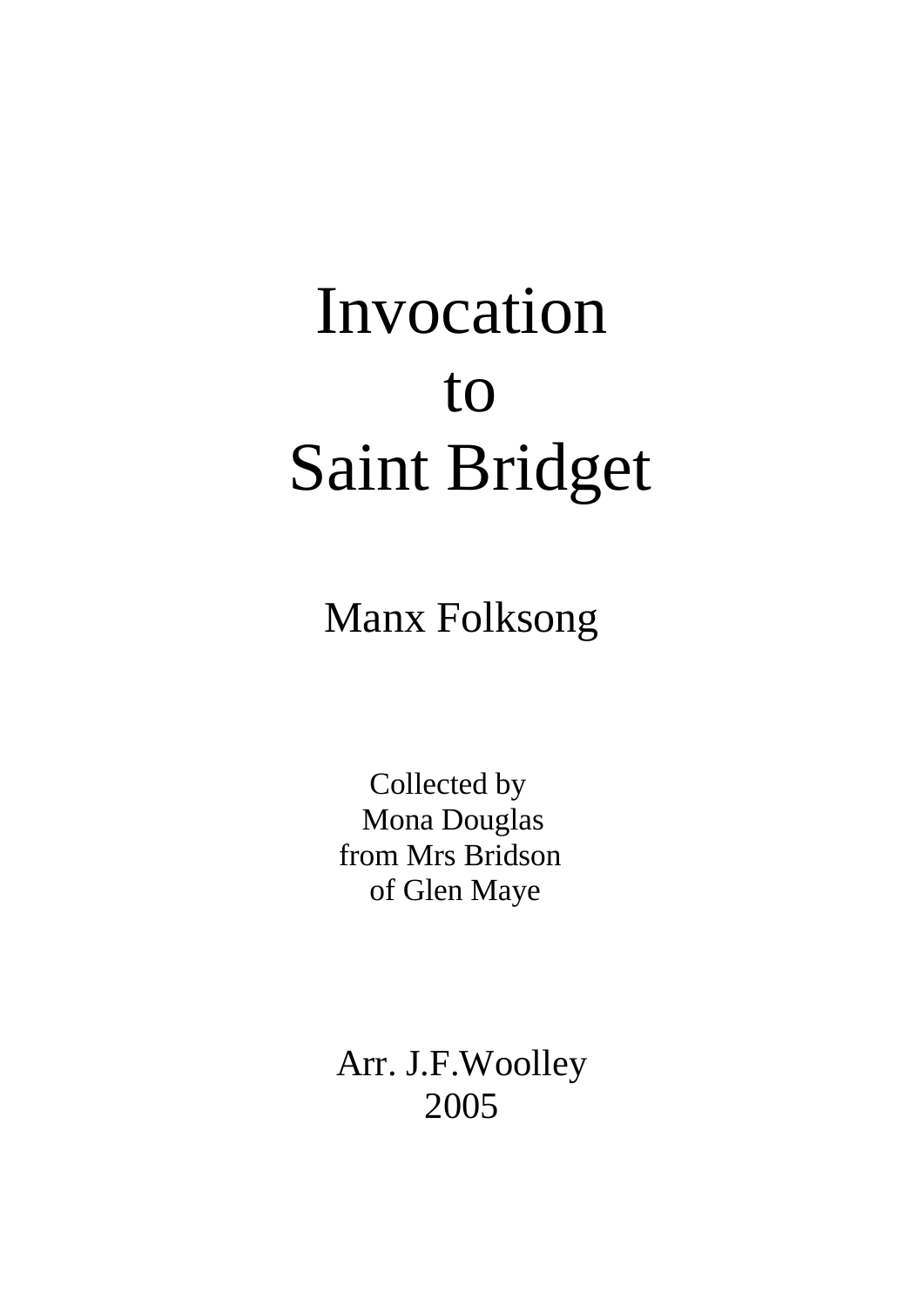## Invocation to Saint Bridget *(Arrane y Ben Thie or Clean Suggane)*

Coll. Mona Douglas from Mrs Bridson Glen Maye

Arr. J.F.Woolley